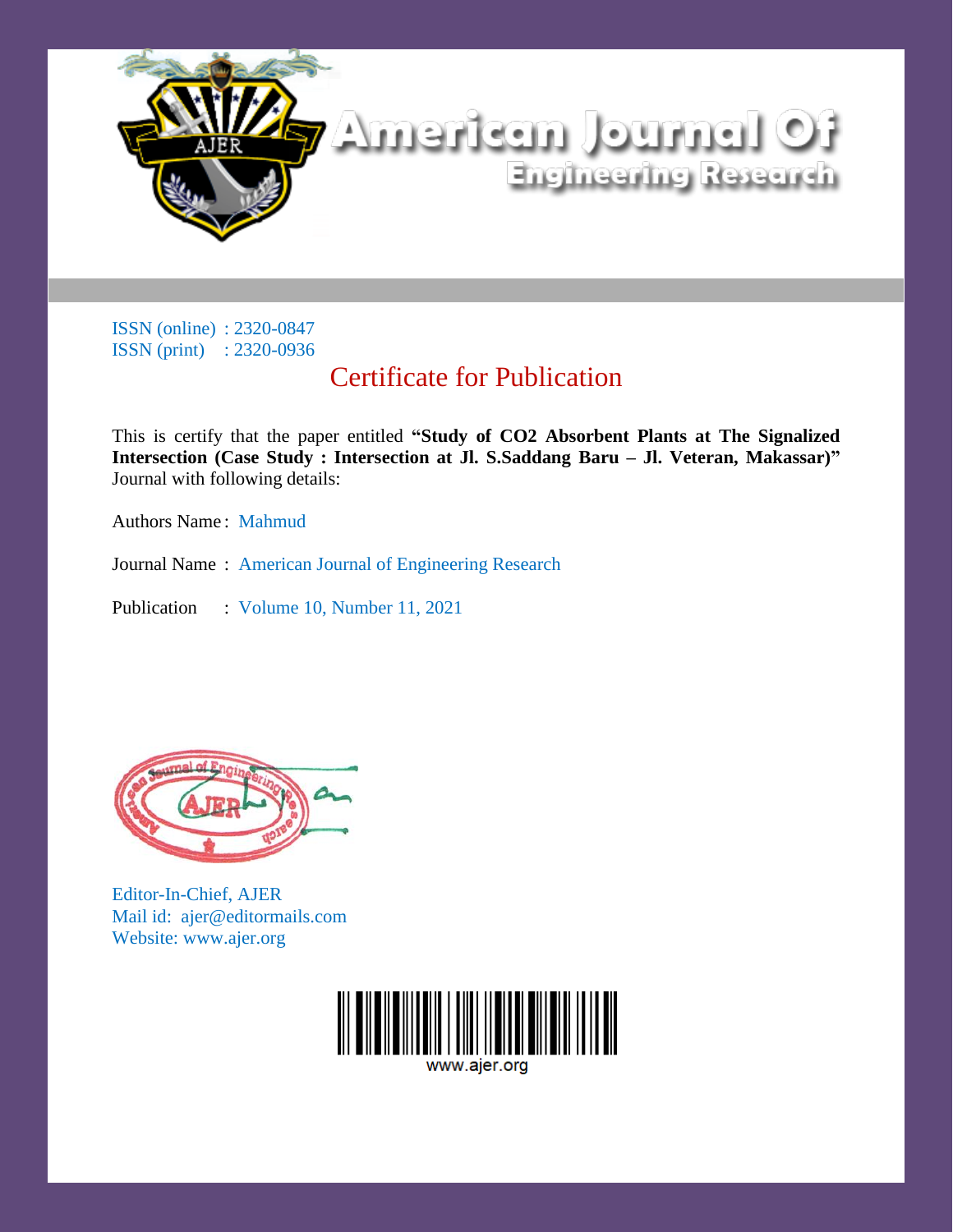

# Certificate for Publication

This is certify that the paper entitled **"Study of CO2 Absorbent Plants at The Signalized Intersection (Case Study : Intersection at Jl. S.Saddang Baru – Jl. Veteran, Makassar)"** Journal with following details:

Authors Name : Agus Widodo

Journal Name : American Journal of Engineering Research

Publication : Volume 10, Number 11, 2021



Editor-In-Chief, AJER Mail id: ajer@editormails.com Website: www.ajer.org

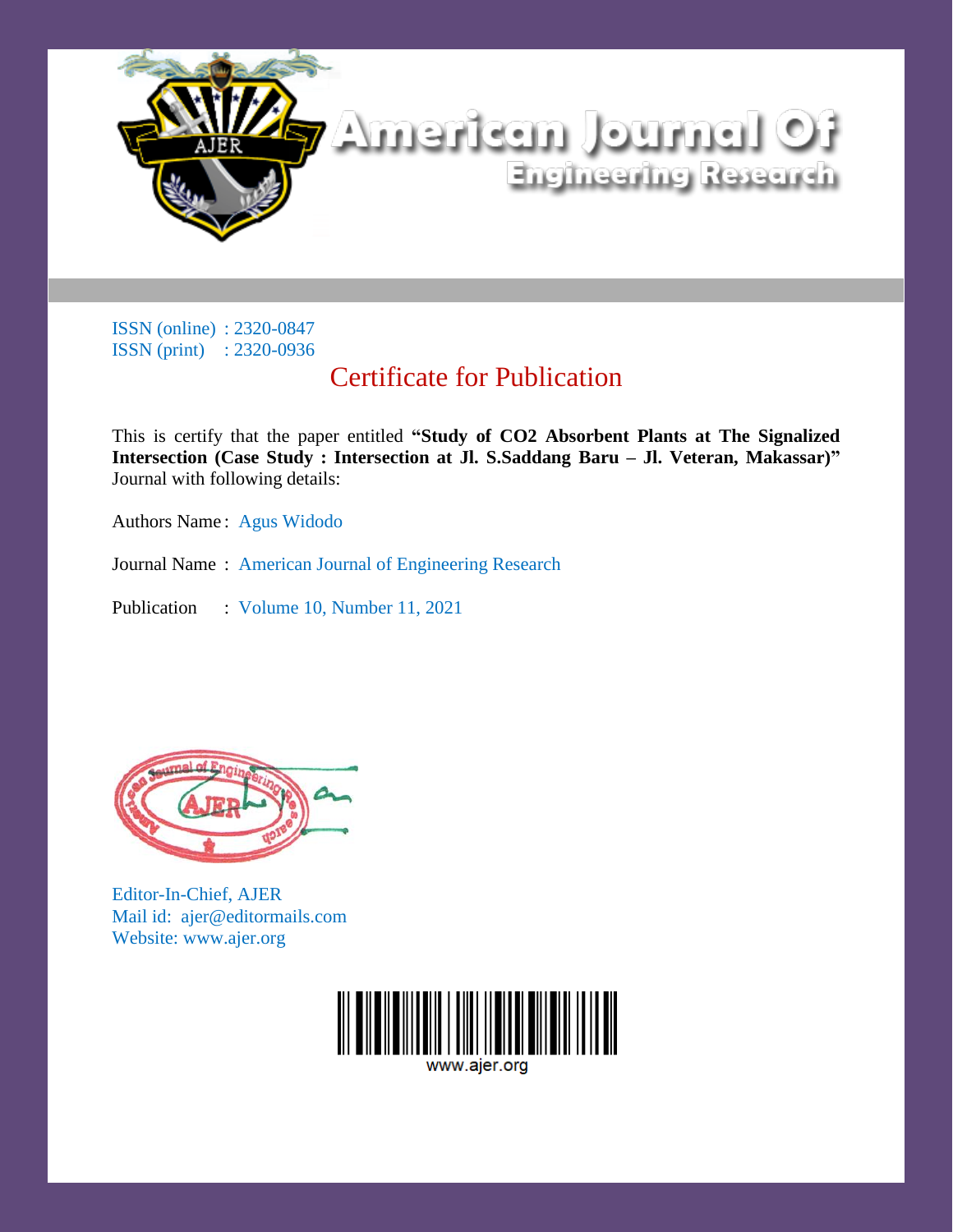

# Certificate for Publication

This is certify that the paper entitled **"Study of CO2 Absorbent Plants at The Signalized Intersection (Case Study : Intersection at Jl. S.Saddang Baru – Jl. Veteran, Makassar)"** Journal with following details:

Authors Name : Subagyo

Journal Name : American Journal of Engineering Research

Publication : Volume 10, Number 11, 2021



Editor-In-Chief, AJER Mail id: ajer@editormails.com Website: www.ajer.org

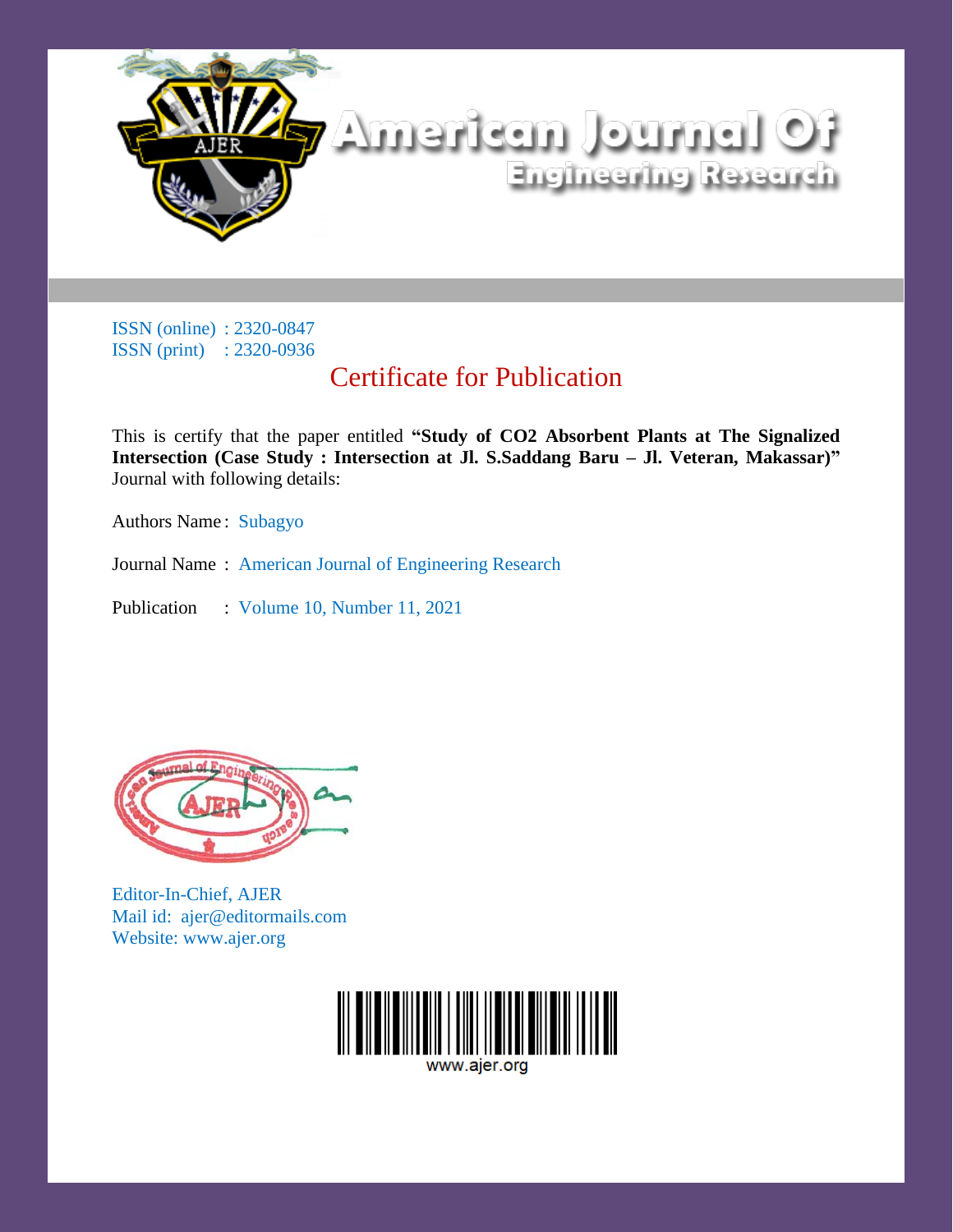

# Certificate for Publication

This is certify that the paper entitled **"Study of CO2 Absorbent Plants at The Signalized Intersection (Case Study : Intersection at Jl. S.Saddang Baru – Jl. Veteran, Makassar)"** Journal with following details:

Authors Name : Lambang Basri

Journal Name : American Journal of Engineering Research

Publication : Volume 10, Number 11, 2021



Editor-In-Chief, AJER Mail id: ajer@editormails.com Website: www.ajer.org